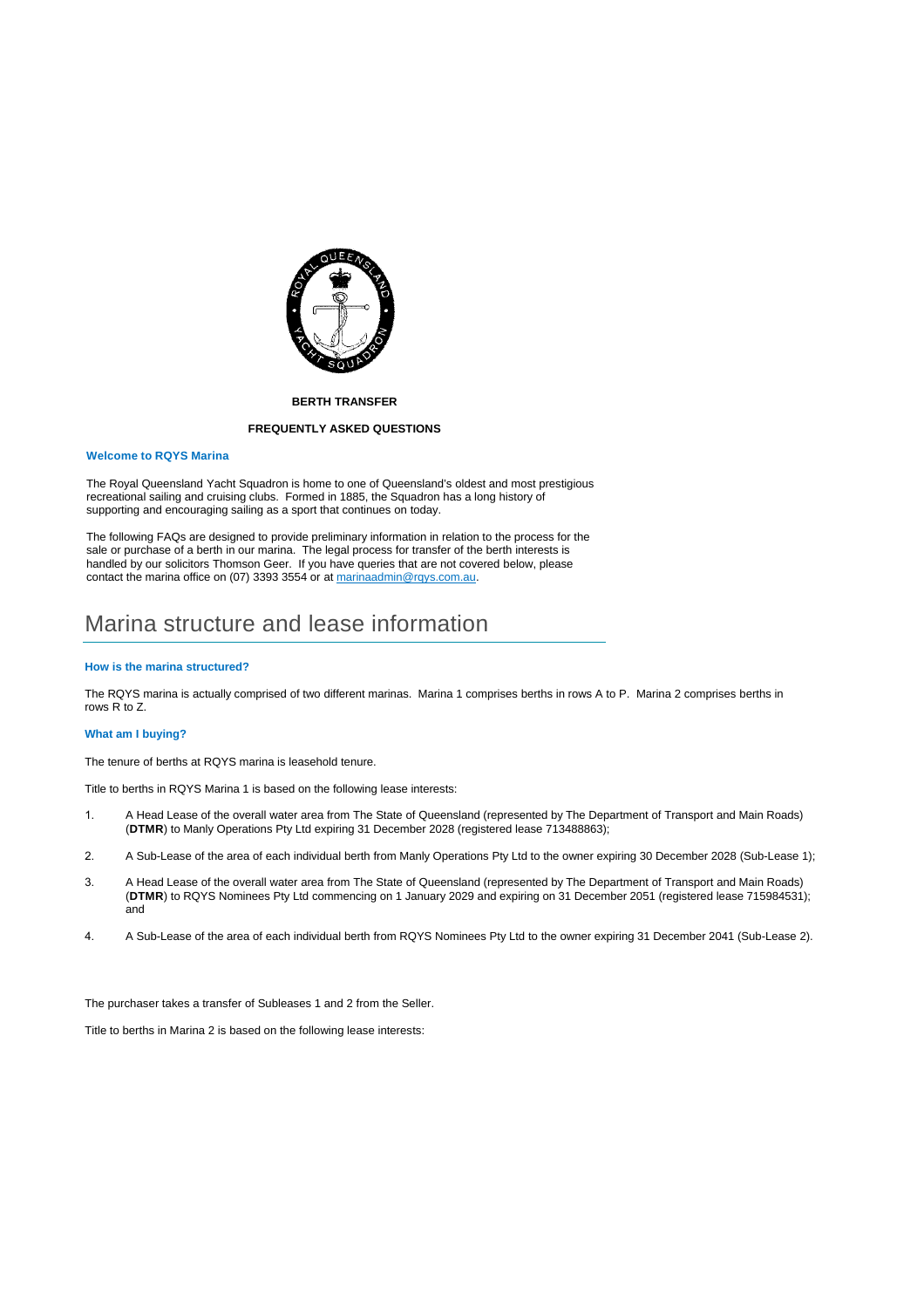- 1. A Head Lease of the overall water area from The State of Queensland (represented by The Department of Transport and Main Roads) (**DTMR**) to R.Q.Y.S. Nominees Limited; and
- 2. A Sub-Lease of the area of each individual berth from R.Q.Y.S. Nominees Limited to the owner.

The purchaser takes a transfer of the Sublease from the Seller.

**How long does the lease go for? Is there an option?** 

Marina 1 berth leases expire in 2041. Marina 2 berth leases expire in 2035. There are no options. Once the subleases expire, RQYS may be offered the opportunity to take a further headlease of the marina 1 and or 2 water areas. At that time, RQYS Nominees Pty Ltd may offer further subleases to berth owners.

## Sale and purchase process

#### **What is the process for the transfer of the marina berth leases?**

- 1 The Seller can request that RQYS list the berth for sale on the RQYS website. Interested parties contact the marina office and provide their details which RQYS will pass onto the Seller. Please note that the marina office does not operate as a brokerage and has no role in facilitating the sale other than providing contact details. The parties negotiate directly to reach agreement on the sale price and any other commercial terms.
- 2 Once the buyer and seller have come to agreement on terms of sale, a Berth transfer notification form should be completed by both parties and emailed to our solicitors Thomson Geer at rqys@tglaw.com.au. The berth transfer notification form can be found [here.](https://www.rqys.com.au/wp-content/uploads/2022/01/NOTICE-OF-PROPOSED-BERTH-TRANSFER-77409757v1-002.pdf)
- 3 RQYS's solicitors, Thomson Geer, will then notify RQYS of the sale and confirm that all is in order for the berth transfer to proceed. Once confirmed, Thomson Geer will prepare the necessary documents to effect the transfer and send the forms to both the seller and buyer. It is the responsibility of the seller and buyer to arrange for the documents to be signed and returned to Thomson Geer.
- 4 Thomson Geer will arrange for the documents to be signed by RQYS entities where required.
- 5 Once fully signed, Thomson Geer will arrange for the documents to be stamped and lodged.
- 6 Once the transfer has been registered at the titles office, an original copy of each stamped original document will be returned to each party.

## **Do I need my own lawyer for this transaction?**

You may appoint lawyers if you wish. Thomson Geer provides standard documentation for the transfer and RQYS consent which suits the vast majority of transfers. The documents provided are standard documents which have been approved by DTMR and required pursuant to the terms of the headleases. Of course, if you wish to add special conditions or have any particular requirements you should obtain your own independent advice.

### **What is the role of Thomson Geer?**

Thomson Geer acts for RQYS.

It is a requirement under the terms of the berth subleases that the Seller obtain RQYS consent before the transfer of the interests in the berth sub subleases can be effected. RQYS is required to have the parties enter into certain covenants in favour of the State and also in favour of RQYS. Thomson Geer prepares the consent documents required.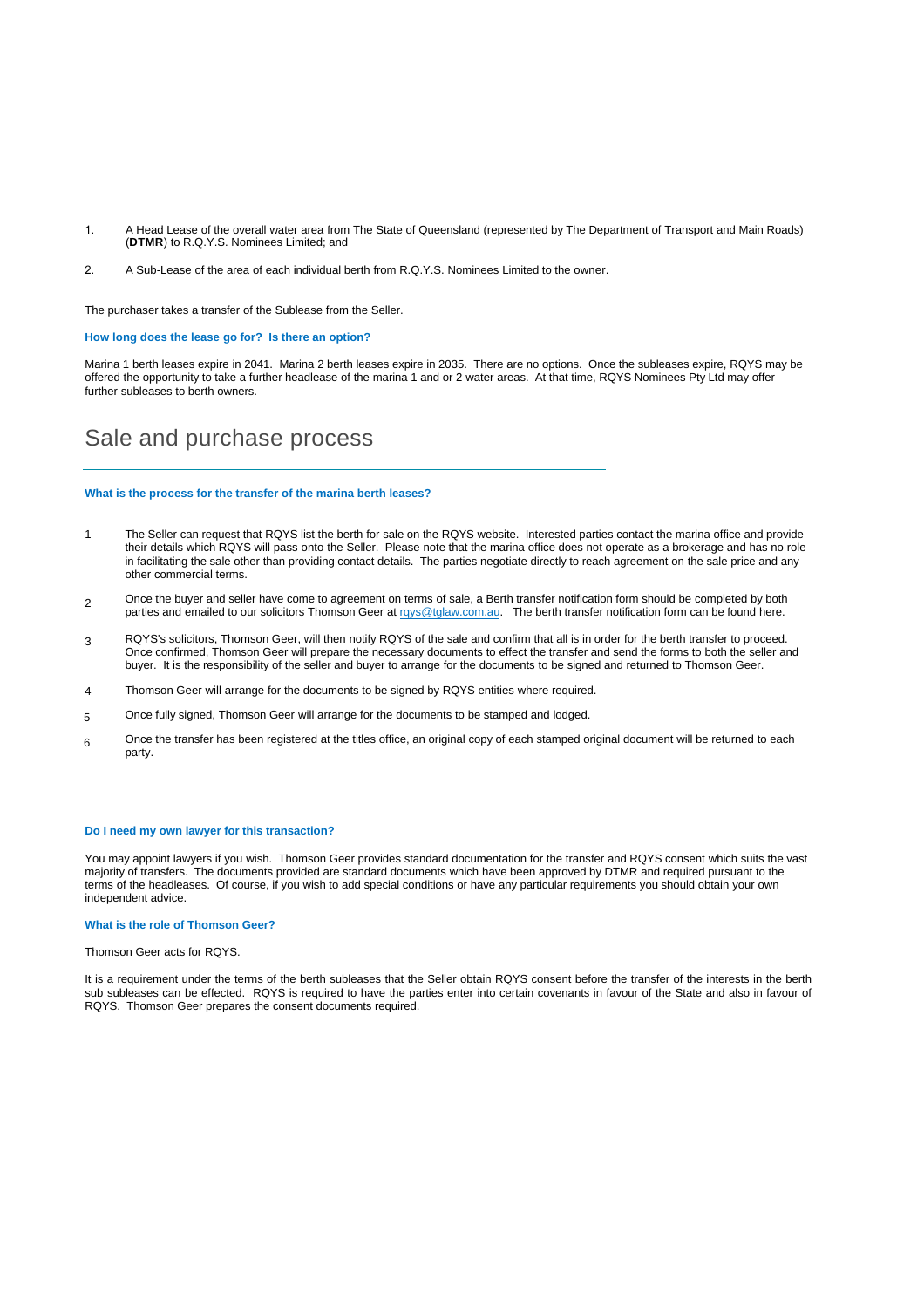Most commonly, parties are not represented by a lawyer. Unless the parties intend to have their own lawyers involved, Thomson Geer will also prepare a short Contract and transfer form to facilitate the transaction and will attend to stamping and lodgement of the transfer on the title on behalf of the parties.

It is important to note that Thomson Geer acts for RQYS and so cannot provide you with any legal advice in respect of the transaction.

The purchaser (assignee), will be responsible for payment of Thomson Geer's costs.

# Transaction costs

#### **What are the costs associated with the transaction for the purchaser?**

Apart from the purchase price payable to the Seller, the purchaser will also be required to pay the following costs:

- 1. Thomson Geer's legal fees for drafting the documents and attending to the legal aspects of the transfer. Currently the standard fee for the transfer of one berth is \$1,250 plus GST and disbursements. There are additional fees for deceased estate matters or where Sublease 2 is unregistered. For more information please ask at the Marina office.
- 2. Transfer duty (also called stamp duty) on the purchase price.

Duty is calculated on the purchase price. The current rates of duty are as follows:

| Dutiable value                      | Duty rate                                                              |
|-------------------------------------|------------------------------------------------------------------------|
| Not more than \$5,000               | Nil                                                                    |
| More than \$5,000 up to<br>\$75,000 | \$1.50 for each \$100, or part of \$100, over \$5,000                  |
| \$75,000 to \$540,000               | \$1,050 plus \$3.50 for each \$100, or part of \$100,<br>over \$75,000 |

3. Registration fees and lodging fees to lodge the transfer with the Titles Office.

The registration fees are currently \$394.00 for berths in marina 1 or \$197.00 for berths in Marina 2.

The lodging fee is currently \$40 plus GST.

#### **What are the costs associated with the transaction for the Seller?**

RQYS charges an administration fee of \$375.00 including GST for facilitating the administrative aspects of the berth transfer process. This amount will be invoiced to the Seller once the transaction has been finalised at the time when RQYS conducts an adjustment of the half yearly levies.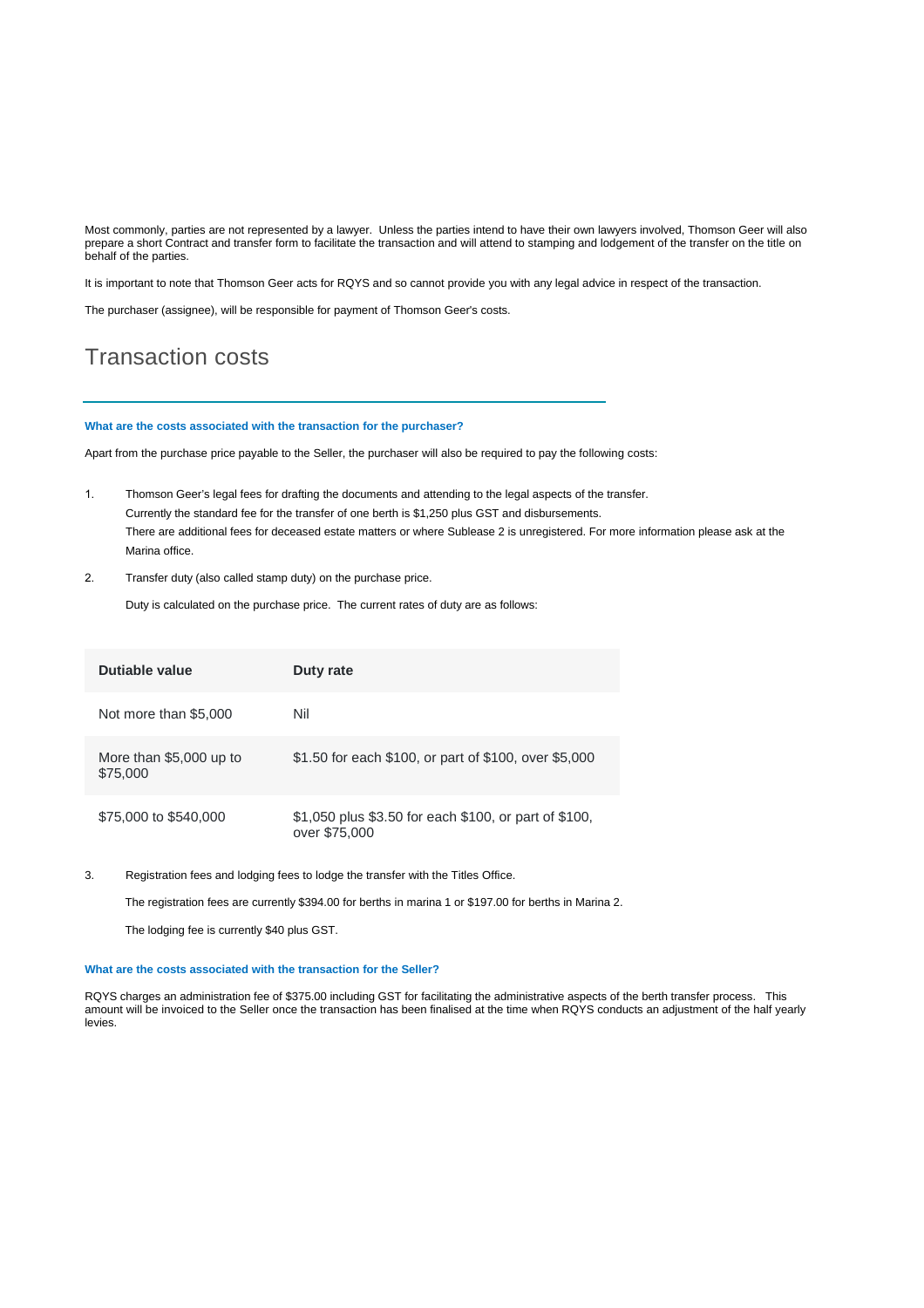#### **When does the purchaser pay the purchase price to the Seller?**

This is to be determined between the parties, however we see most commonly that the payment is made at the time that both parties have signed the documentation. The manner and timing of payment is a matter between the parties.

#### **What about GST?**

That is a matter for the parties to determine. The Seller should advise the purchaser as to whether GST is applicable. The parties are encouraged to obtain their own legal or accounting advice for those concerns.

#### **What are the ongoing costs of holding the berth?**

There are annual levies payable by berth lessee. The levies cover costs of upkeep of the marina, headlease rent, dredging, running costs and other costs as outlined in the lease. Levies are rendered in April and September each year.

For an estimate of levies that apply to the berth you propose to purchase, please contact the marina office.

# Purchasing entity

## **What is the difference between a joint tenancy and tenancy in common?**

If the purchaser is two or more individuals, you will be asked to advise whether you wish to hold the berth sublease interests as joint tenants or tenants in common.

Where two people hold their interests as joint tenants, upon one person's death, their interest in the berth automatically passes to the other person. However in the same circumstances for tenants in common, the deceased's interest in the leases would form part of their estate and be dealt with in accordance with their will.

#### **When is a guarantor required?**

A guarantor is required if:

- 1. The purchaser/assignee is a company;
- 2. The purchaser/assignee is an individual or corporate trustee acting on behalf of a trust or superannuation fund; or Where the purchaser/assignee is an individual who is not a fully paid member of ROYS
- Where the purchaser/assignee is an individual who is not a fully paid member of RQYS.

It is a requirement of the headlease that a berth is held by, or guaranteed by a person who is a fully paid member of RQYS.

#### **Do I need to be an RQYS member?**

Yes. It is a requirement that berth holders must be a fully paid RQYS member or if the berth holder is not an individual (i.e. a company or trustee) the obligations of the berth holder must be guaranteed by a person who is a fully paid member.

## **The purchase is on behalf of a trust – is there anything extra required?**

Yes, Thomson Geer will need a copy of the trust deed (and any variations).